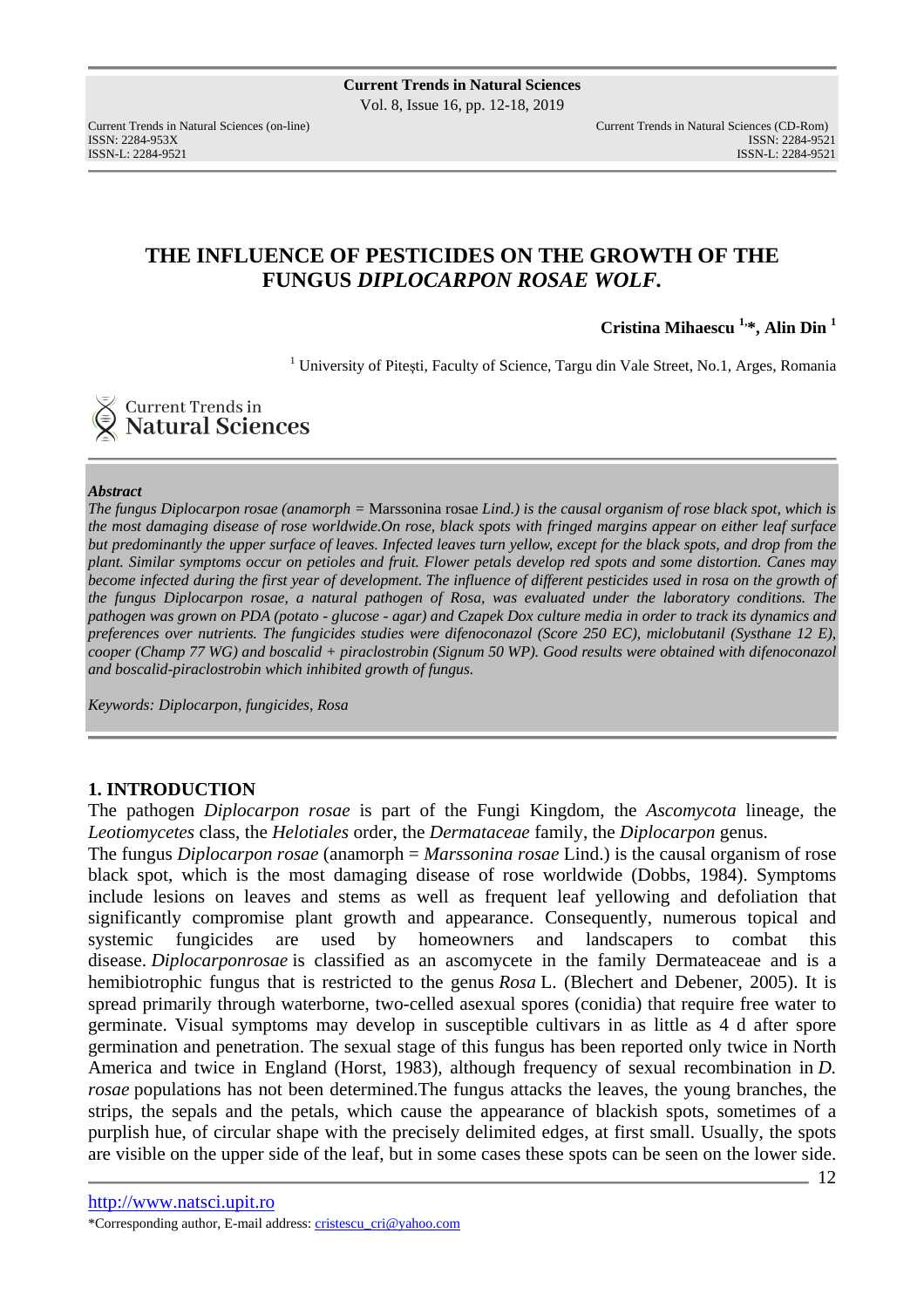Vol. 8, Issue 16, pp. 12-18, 2019

Current Trends in Natural Sciences (on-line) Current Trends in Natural Sciences (CD-Rom)

They can reach a diameter of 12-18 mm and can come together and occupy a large part of the attacked organism. Over time, the stains take on the gray-blackish color, and on their surface small, prominent spots appear, visible to the naked eye. The strongly attacked leaves are easily detached from the branches and fall. Quite often the appearance of black spots on the young branches. On the stamens, petals and sepals, the attack of the fungus is less frequent (Agrios, 1997).

# **2. MATERIALS AND METHODS**

The isolates used in this study were obtained from leaves of *Rosa* spp. The isolates were cultivated on culture media, namely: potato dextrose agar (PDA) and Czapek Dox. The experiments included five variants for each medium and minimum four repetitions per variant (Petre, 2015).

The pesticides studied were selected from wide spectrum of the pesticides commonly used in strawberry cultivation. Pesticides were added to sterilised medium after cooling to approximately 40 $\rm ^0$  C. Plates were incubated at 24 $\rm ^0$  C. Colony diameter was measured every three days for 21 days.

# **3. RESULTS AND DISCUSSIONS**

Höhnel showed that the type of the genus *Gloeosporium*, namely *Gloeosporium chestnut* Desm. & Mont, has the conidia 1-septate, the species being described by Magnus in 1906 within the genus *Marssonina*. Von Arx considers the two genera identical, but opts for the conservation of the genus *Marssonina*.

A complete revision of the *Marssonina* genus has not yet been performed and it is likely that this genus will be fragmented into smaller generic units based on the variability of conidial morphology, conidiogenesis and teleomorphic connection.

The mycelium is submerged in the substrate, hyaline, branched, septate, forming blackish stroma on which the hoppers differentiate (fig.1.). The hoppers are subcuticular, dark-brown, isolated, sometimes associated, with a pseudoparenchymatic subiculum,  $56.5-156 \times 14.5-45.5 \mu m$ . Conidiophores are hyaline, irregularly branched, septa, smooth, compressed in the canopy. Conidiogenesis is anelid holoblastic. The conidia are hyaline, 1-septate, strangled by the septum, with the cells unequal, the base truncated, the apical cell rounded at the end is slightly thicker than the lower cell which is narrowed slightly towards the base, gutted, slightly curved, of (-10-) 15.5 - 17.5 (-19) x (-4-) 7 (-8) µm (after Sutton 13.5 - 16.5 x 4.5-5.5 µm, 1980).



*Figure 1. Mycelium hyphae of Diplocarpon rosae*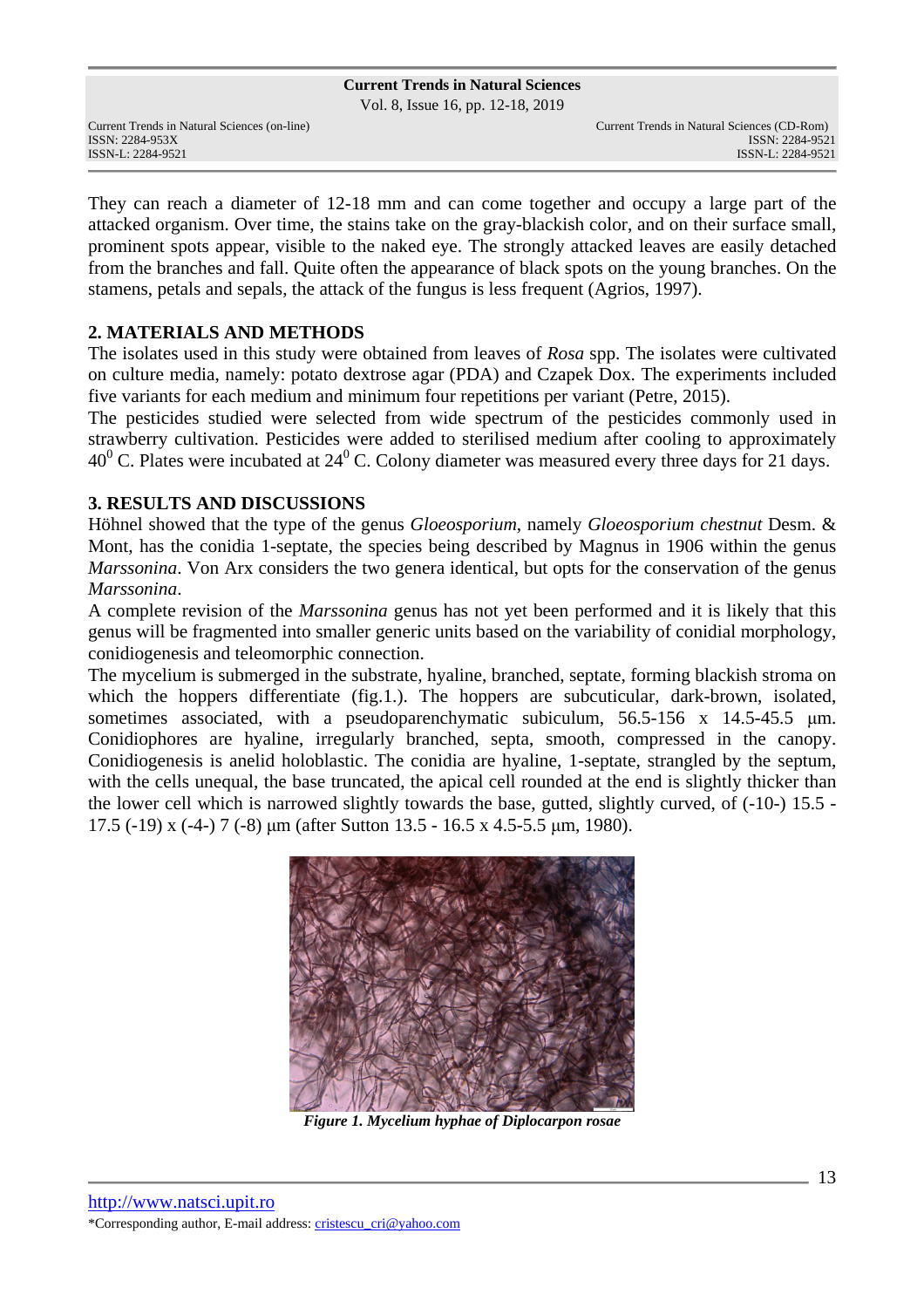Vol. 8, Issue 16, pp. 12-18, 2019

The pathogen was grown on PDA (potato - glucose - agar) and Czapek Dox culture media in order to track its dynamics and preferences over nutrients.

On the PDA environment, the fungus presents a whitish mycelium with a circular development from the inoculation point. In the center of the growth point, the mycelium hyphae have a yellowish color on a diameter of 3 cm (fig. 2). On this culture medium (rich in starch and glucose, two carbohydrates essential in the metabolism of fungi), the growth of the fungus is very fast, in 6 days it reaches a diameter of 6/6 cm, after 10 days the surface of the Petri dish is completely covered. The mycelial hyphae are hyaline, septate, richly branched.

As an acervular fungus forms acervular conidiomes. Conidiophores are hyaline, irregularly branched, septa, smooth, compressed into the acervuli. The conidia are hyaline, 1-septate, strangled by the septum, with unequal cells.

On the Czapek Dox environment, the fungus presents a reddish mycelium with a circular development from the point of inoculation. Being an environment rich in mineral and sucrose elements, the dynamics of the pathogen was clearly superior to that of the PDA environment. The difference in color of the hyphae is explained by the additional presence in the Czapek Dox environment of iron, sodium and potassium (fig. 3, 4)



*Figure 2. Diplocarpon rosae on PDA medium*



*Figure 3. Diplocarpon rosae on Czpek Dox medium*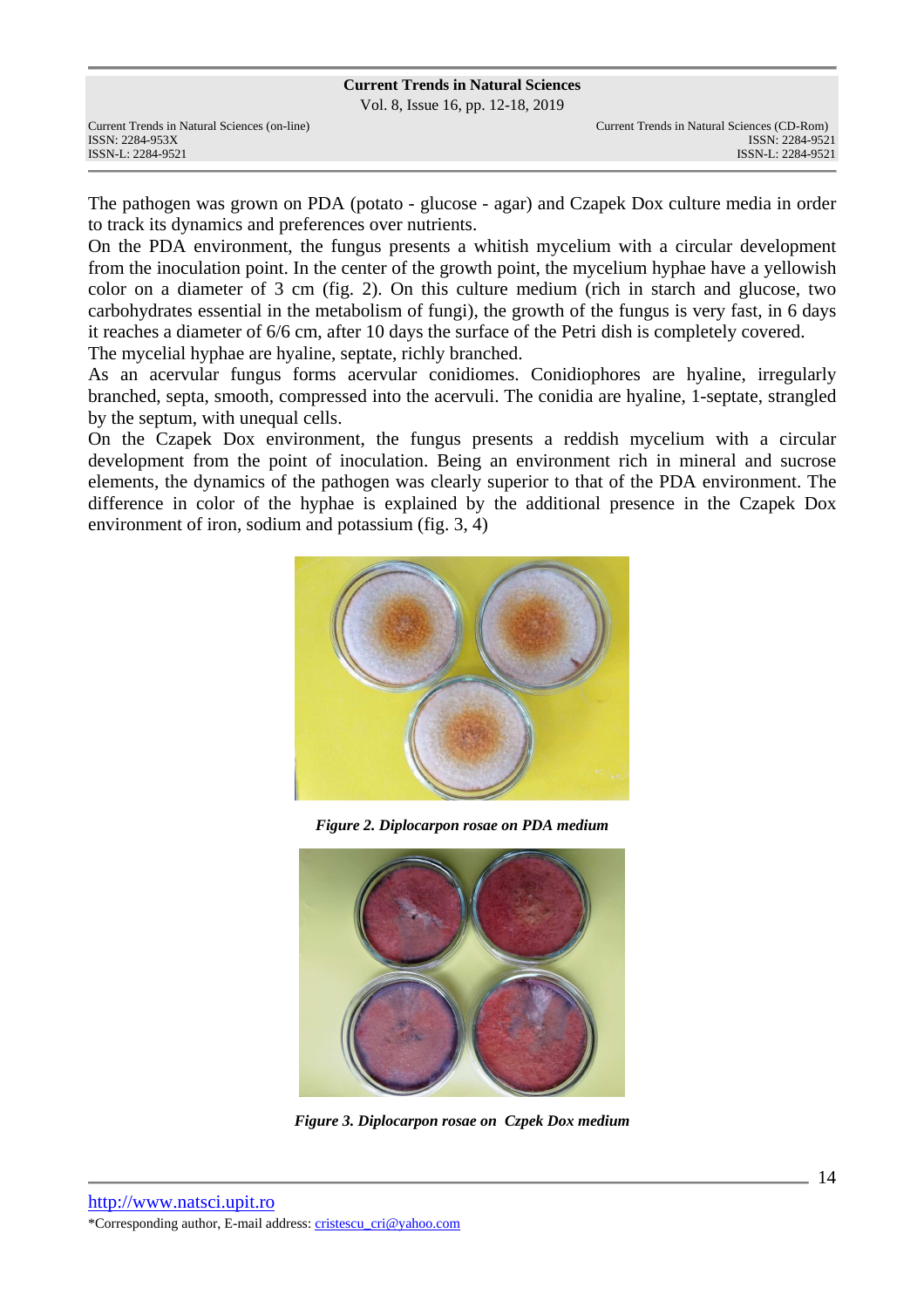Vol. 8, Issue 16, pp. 12-18, 2019



*Figure 4. The influence of the culture environment on the growth and development of the Diplocarpon rosae* 

The Score 250 EC (difenoconazol 250 g/l) fungicid (cloro – fenoxi – clorofenil – metil – dioxalan – metil – triazol, *IUPAC - cis-trans*-3-chloro-4-[4-methyl-2-(1*H*-1,2,4-triazol-1-ylmethyl)-1,3 dioxolan-2-yl]phenyl 4-chlorophenyl ether*, CAS -* 1-[2-[2-chloro-4-(4-chlorophenoxy)phenyl]-4 methyl-1,3-dioxolan-2-ylmethyl]-1*H*-1,2,4-triazole) it is of Swiss origin, the molecule of which was obtained in the laboratories of Ciba-Geigy. Its active substance, in its pure state, is a white crystalline powder, very little soluble in water, soluble in organic solvents. It is a local systemic fungicide, with a very broad spectrum of action, especially active on pathogens of the genera: *Alternaria, Septoria, Cercospora, Ramularia, Venturia, Phoma, Erysiphe, Pseudopeziza, Uncinula, Puccinia, Uromyces, Podosphaera* etc., preventing their entry into the host, formation of breakers and growth of mycelium. It is widely used in the control of foliar diseases in cereals, but also in fruit and vegetable growing. It is not toxic to mammals and bees, but it is dangerous to aquatic organisms, especially to fish.

Applied in the concentration of 0.05% in our experiments, from the analysis of figures 5, the strong fungistatic character on the pathogen is observed.



*Figure 5. Score 250 EC – culture of 10 days* 

The Systhane 12 CE (miclobutanil 125 g  $/$  l) - (RS) -2- (4-chlorophenyl) -2- (1H-1,2,4-triazol-1ylmethyl) hexanenitrile, CAS - α-butyl-α - (4-chlorophenyl) -1H-1,2,4-triazole-1-propanenitrile,. is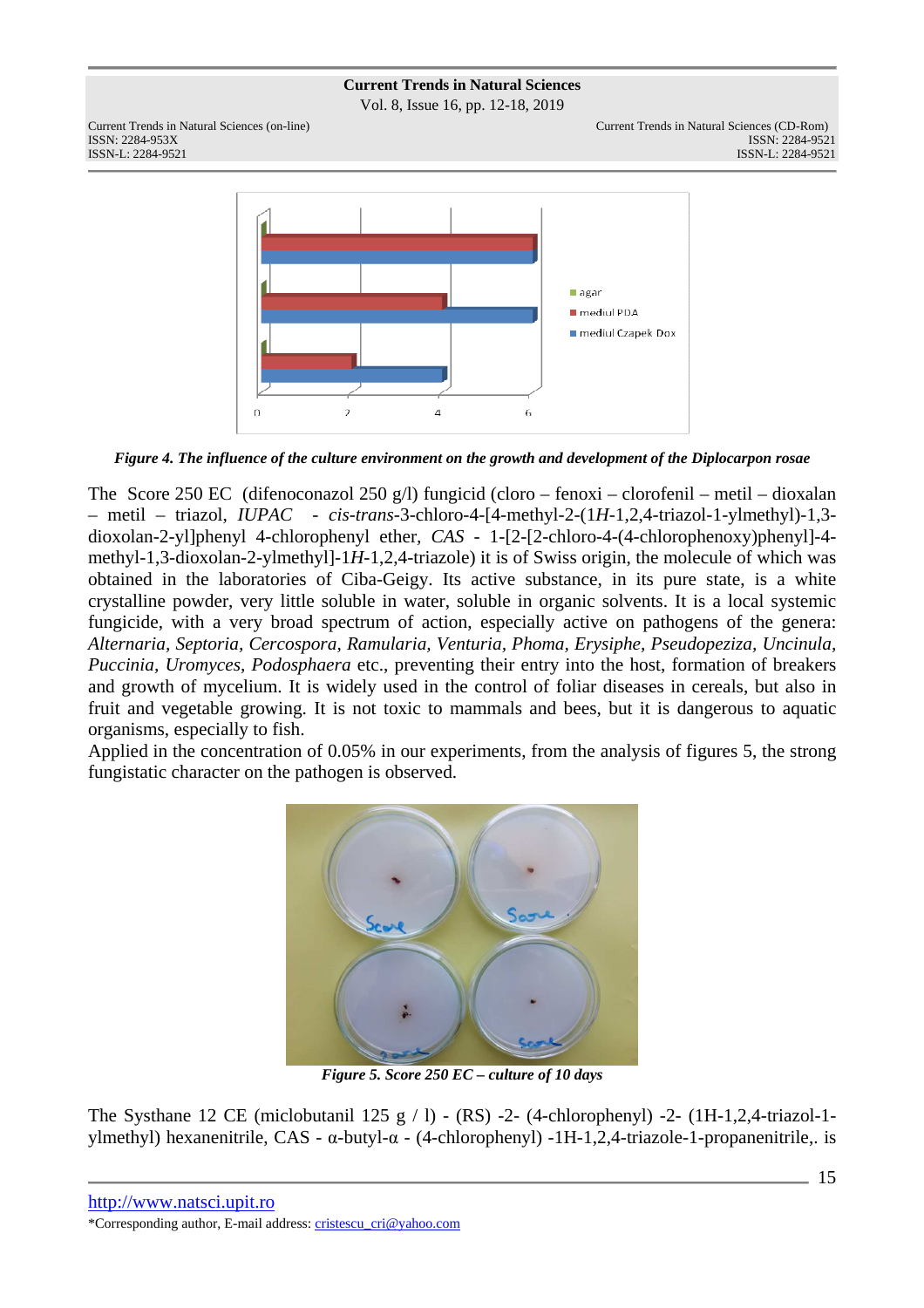Vol. 8, Issue 16, pp. 12-18, 2019

a local systemic fungicide of American origin (Rohm and Haas Company / Phil.), from the group of demethylation inhibitors (DMI) in the ergosterol biosynthesis process. The active substance is a light yellow crystalline powder, soluble in water (142 mg / l at 250C) and in most organic solvents.It has a wide spectrum of action, acting preventively and curatively on many diseases, especially powders, rusts, monilose, fennel.

Slightly toxic to humans, but irritating to eyes and harmful if swallowed. It has minor ecotoxicological effects, but being toxic to aquatic organisms, it can have direct and indirect adverse effects in these ecosystems.

Applied in the concentration of 0.03% in our experiments, from the analysis of figures 6, the slightly fungistatic character on the pathogen is observed.



*Figure 6. Systhane Forte – culture of 10 days* 

The Champ 70 WP (50% copper hydroxide) copper (II) hydroxide, IUPAC - copper (II) hydroxide or copper (2+) hydroxide or copper hydroxide, CAS - copper hydroxide (Cu (OH) 2) is the only well-defined copper hydroxide. It can be obtained by adding alkaline hydroxide to the solution of a copper (II) salt. By drying it is transformed into an amorphous powder, with a variable water content. Crystallized copper (II) hydroxide can only be obtained at low temperatures and under special conditions. It is more stable than amorphous.

Copper (II) hydroxide is considered the most active copper compound, being the basis of numerous formulations with fungicidal and bactericidal action, both alone and in various mixtures with different inorganic (sulfur) and organic fungicides (mancozeb, maneb, metiram). zinc, captan, fenamidon, folpet, etc.).

Applied in the concentration of 0.3% in our experiments, from the analysis of figures 7, the slightly fungistatic character on the pathogen is observed.

Signum fungicide 50 WP (26.7% boscalid  $+ 6.7\%$  piraclostrobin) this fungicide combines two new substances, with different modes of action: piraclostrobin, from the strobilurin group and boscalide, from the carboxamide group. Signum has a double movement in the plant: translaminar and acropetal, systemically local. It acts by inhibiting the germination of the spores and the growth of the germinal tube, but also on the sporulation. The special, different, mode of action of the active substances, together with their combinatorial effect, determines the achievement of an unusually broad spectrum of control against pathogens. Also, due to its selectivity, it can be used in several cultures.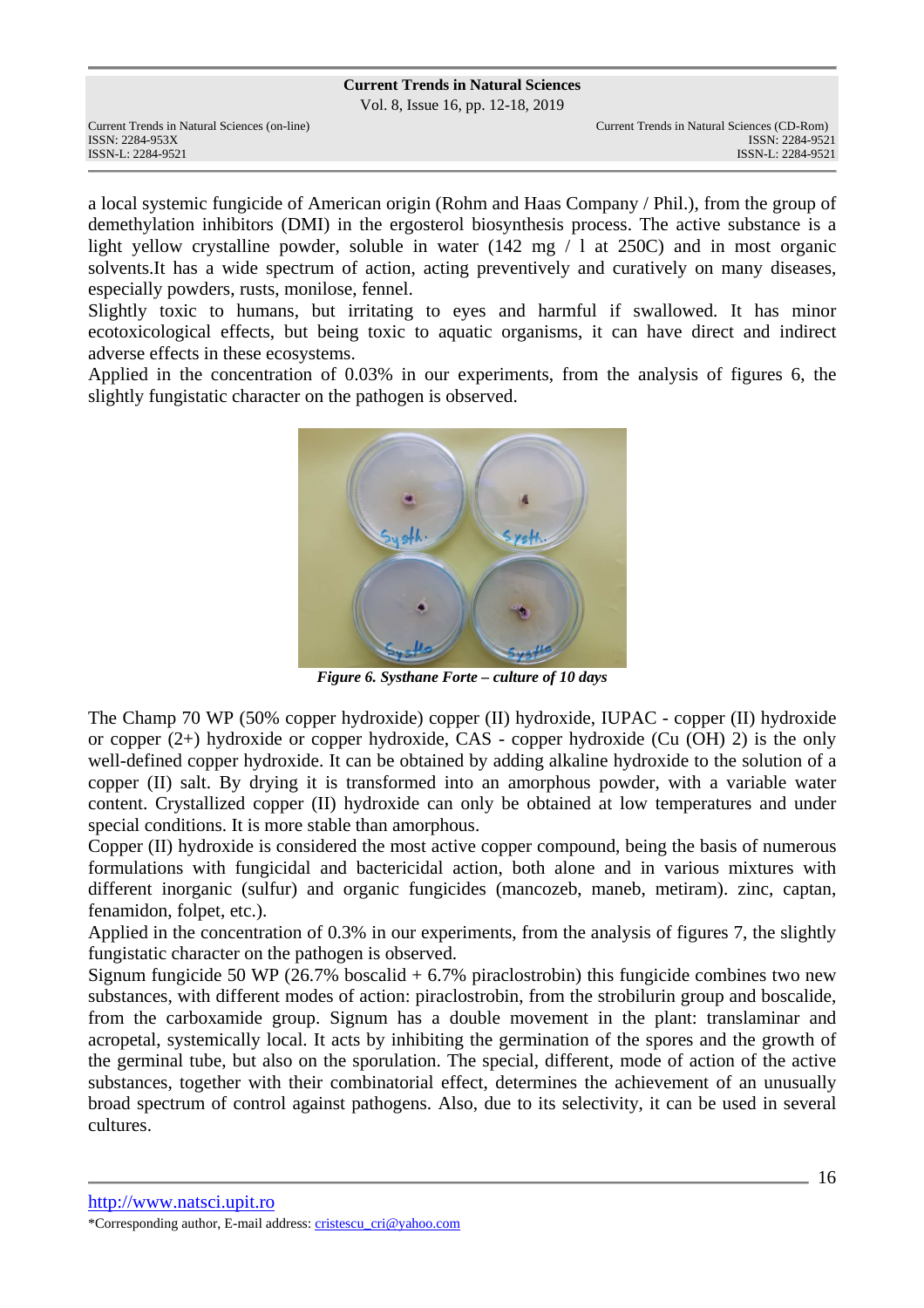Vol. 8, Issue 16, pp. 12-18, 2019



*Figure 7. Champion 50 WP – culture of 10 days* 

Early application in the concentration of 0.15%, especially preventive, results in excellent efficacy against pathogens (fig. 8).



*Figure 8. Signum® – culture of 10 days* 



*Figure 9. Effectiveness of treatments against the pathogen Diplocarpon rosae*